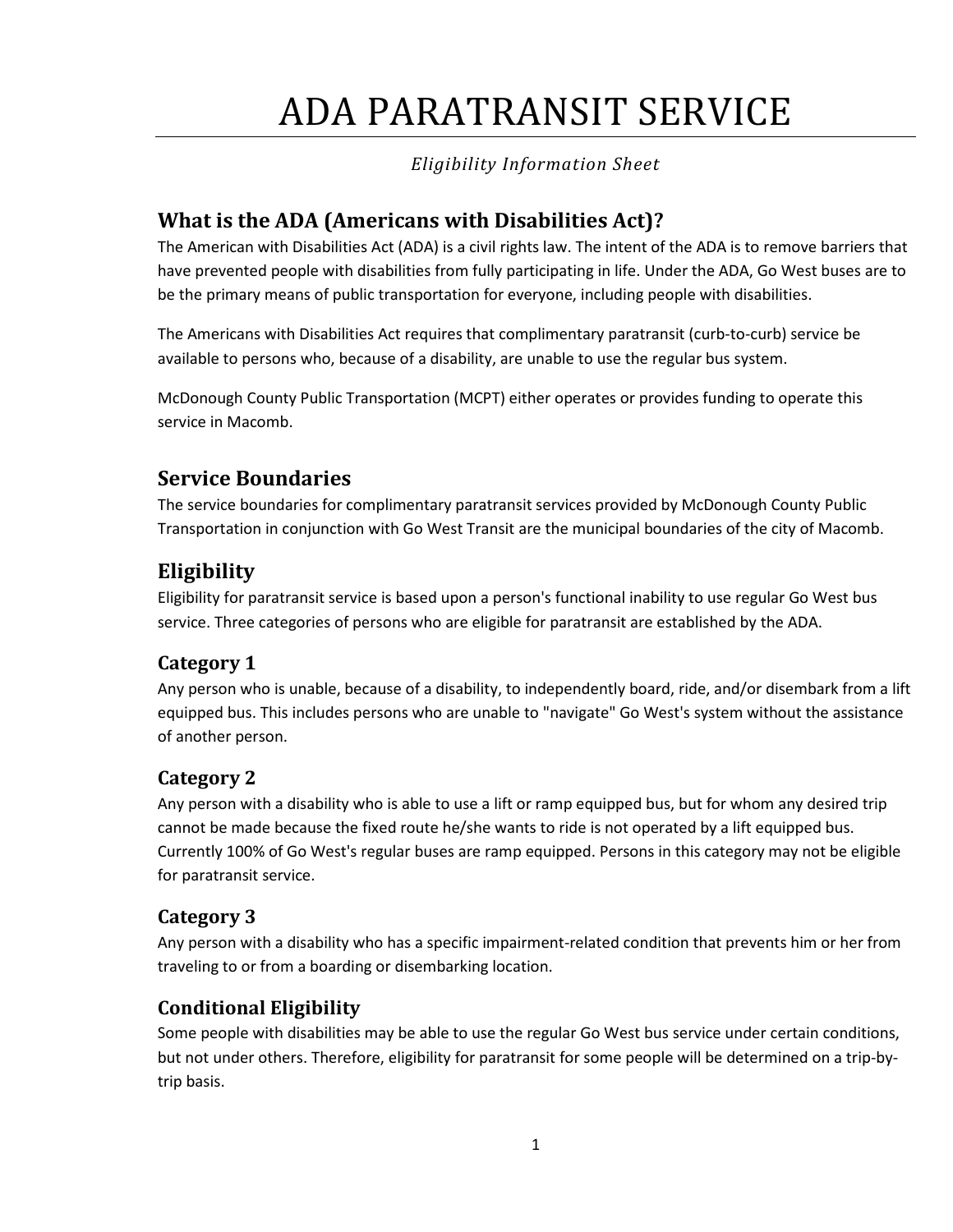## **Temporary Eligibility**

 eligibility may be granted up to the amount of time recommended by a medical professional. A person with a temporary disability will be eligible for paratransit service if the disability results in his/her functional inability to use the Go West bus system as described in the three eligibility categories. Temporary

## **Visitors**

 If you are eligible for paratransit services by another agency or have a disability and plan on visiting our area, you may be given "presumptive" eligibility to use paratransit services for up to 21 days. Visitors should complete only part A of this application and return it to Disability Support Services.

# **In-Person Evaluation**

It may be necessary for some paratransit applicants to participate in an in-person evaluation to determine eligibility for paratransit services. Notification will be given if this will be required.

## **Mobile Assistive Devices**

 Mobile assistive devices included in the complimentary paratransit service may not exceed 30" (width) and 48" (length) and may not exceed 600 pounds when occupied.

## **Right to Appeal**

 Persons who are denied eligibility for paratransit services have the right to appeal the decision. A request for appeal must be filed in writing within 60 days of the denial of the application. The Appeals Committee will review your appeal. Appeal decisions are made within 30 days of their delivery.

## **Renewals**

 Paratransit eligibility may be granted for up to four years. New applications must be submitted to renew service. Renewal applications should be submitted at least 30 days prior to the expiration date of your eligibility period. To request an application, please call 309-837-7433, or visit our website a[t www.gowest.wiu.edu.](http://www.gowest.wiu.edu/)

 whether or not you are eligible within 21 days of DRC receiving your application; however, incomplete applications may take longer to process. Please include a color photo of yourself no smaller than 1.5 inches x Submit completed applications to the Disability Resource Center at WIU. You will be notified in writing 2 inches. Photos cannot be returned. You may also visit the DRC department to have your photo taken. If you need further assistance with your photo, please call (309) 298-2512.

# **Travel Training**

 Go West offers free one-on-one training to teach people with disabilities how to ride the regular city buses. Call Go West for Travel Training information at 309-837-7433.

*To request this application in an alternative format (Braille), please call DRC at 298-2512.*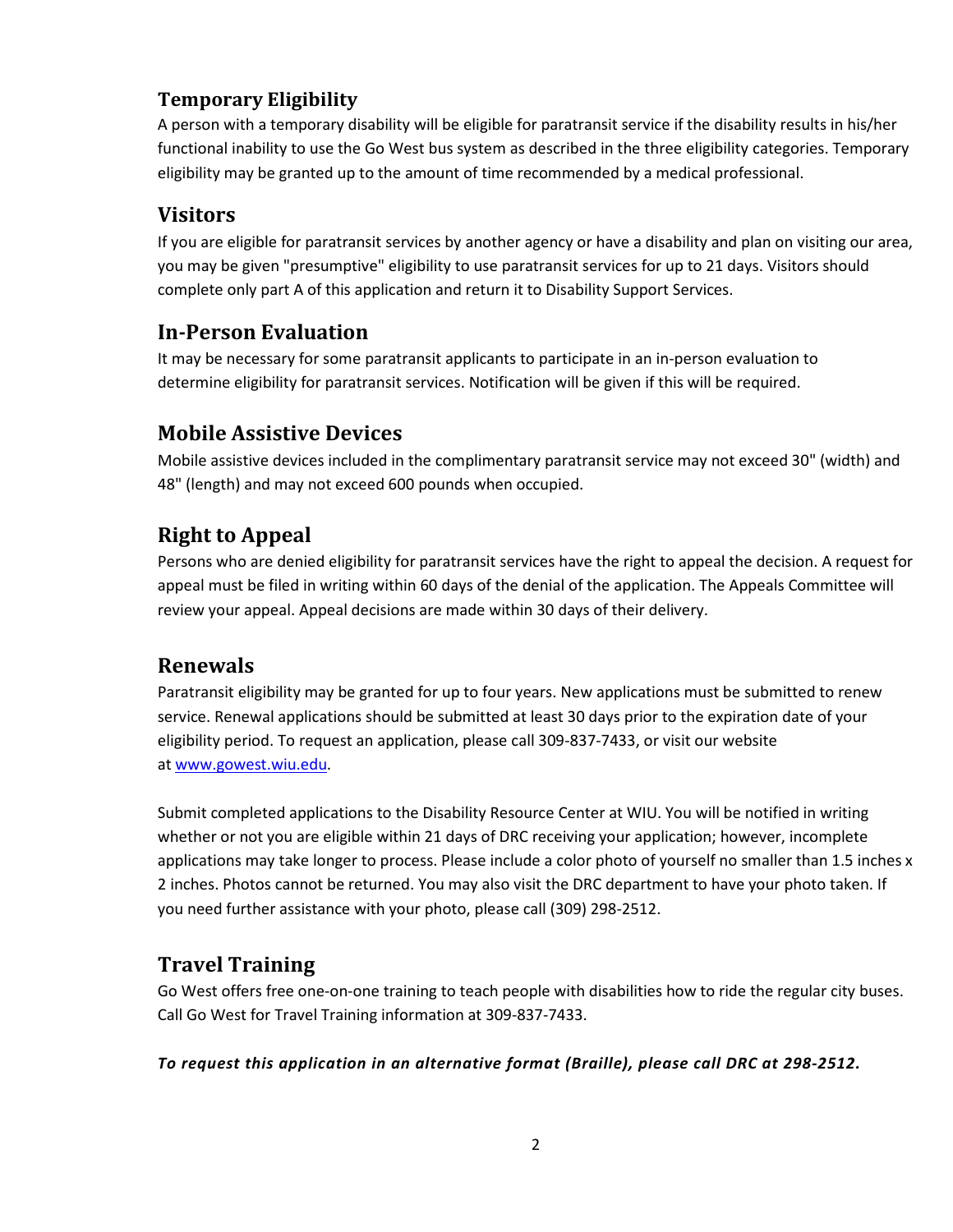# ADA Paratransit Service Application

## *Part A: For the Applicant to Complete*

 If you believe that you have a disability that prevents you from using the Go West bus, please complete this application and return it to the DRC. Your disability must prevent you from using the Go West bus system. Please read the ADA Paratransit information Sheet carefully for further clarification.

 An in-person evaluation of your inability to use the Go West bus may be necessary. You may be found eligible for paratransit curb-to-curb service for all of your trips, for some of your trips, or capable of using the Go West bus.

 completion. All information will be kept confidential. It is important that all parts of this application be completed. If not, it will be returned to you for

## *PLEASE PRINT OR TYPE ANSWERS ON THIS APPLICATION*

# **Contact Information**

| Title: $\bigcirc$ Mr. $\bigcirc$ Mrs. $\bigcirc$ Ms. $\bigcirc$ Miss $\bigcirc$ Other: Are you a: |                                              |                 |                             |  |
|---------------------------------------------------------------------------------------------------|----------------------------------------------|-----------------|-----------------------------|--|
|                                                                                                   |                                              |                 |                             |  |
|                                                                                                   |                                              |                 |                             |  |
|                                                                                                   |                                              |                 |                             |  |
|                                                                                                   |                                              |                 |                             |  |
|                                                                                                   |                                              |                 |                             |  |
|                                                                                                   |                                              |                 |                             |  |
|                                                                                                   |                                              |                 |                             |  |
| Do you residewith: $\bigcirc$ Family/Friend $\bigcirc$ By Yourself                                |                                              |                 | $\bigcirc$ Supported Living |  |
|                                                                                                   | $\bigcup$ Group Home $\bigcirc$ Nursing Home | Assisted Living |                             |  |
| Please indicate the type of alternative format you require for future mailings:                   |                                              |                 |                             |  |
| None $\bigcirc$ Electronic $\bigcirc$ Large Print $\bigcirc$ Braille                              |                                              |                 |                             |  |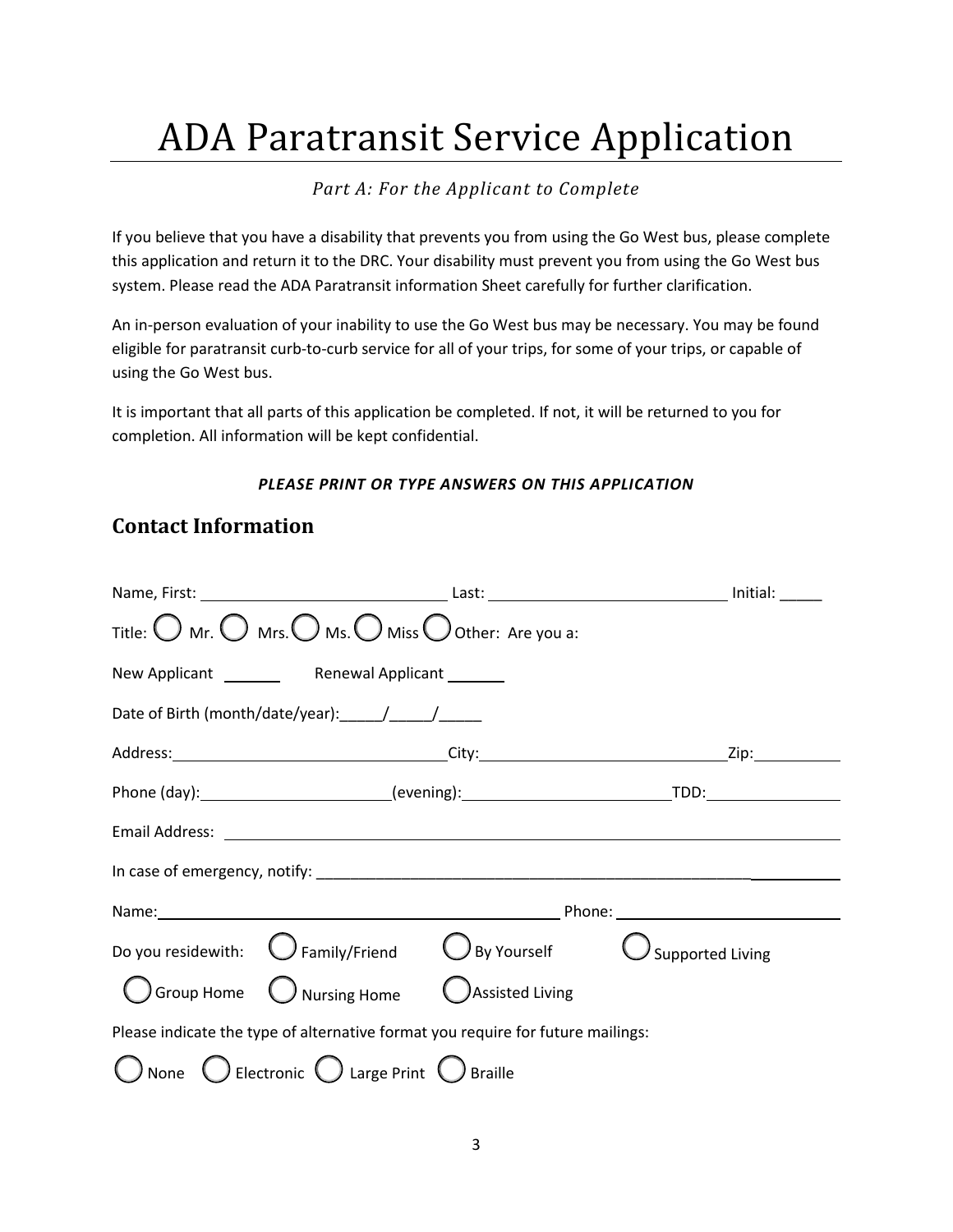## *PART A: FOR THE APPLICANT TO COMPLETE*

## **Disability Information**

1. Please choose the best category that describes how your disability affects your ability to ride the city bus. (See information sheet for further clarification.)



I am unable to ride Go West buses without the assistance of someone else.

to and from the bus stop.

West buses without the use of a ramp. I am unable to get to and from the bus stop.I am unable to board Go West buses without the use of a ramp.2.What is your disabling condition(s)? \_\_\_\_\_\_\_\_\_\_\_\_\_\_\_\_\_\_\_\_\_\_\_\_\_\_\_\_\_\_\_\_\_\_\_\_\_\_\_\_\_\_\_\_\_\_\_\_

- 2. What is your disabling condition(s)?
- 3. Please, explain how your disability prevents you from using the Go West bus system. Be specific. (Attach separate sheets, if necessary.)

 Does your disability or health condition change from time to time in ways that affect your ability to use Go West's regular city bus system?



4. Do you require an attendant to accompany you when you travel by public transit? (Either Go West city buses or Bridgeway)<br>  $\bigcirc$  No  $\bigcirc$  Yes (If yes, why?)

∖ **No** 

5. Do you require Door to Door Assistance? (Drivers may provide assistance from your door to the vehicle depending on the level of help you require).



 $)$  No (You will have to meet the vehicle at the curb closest to your location.)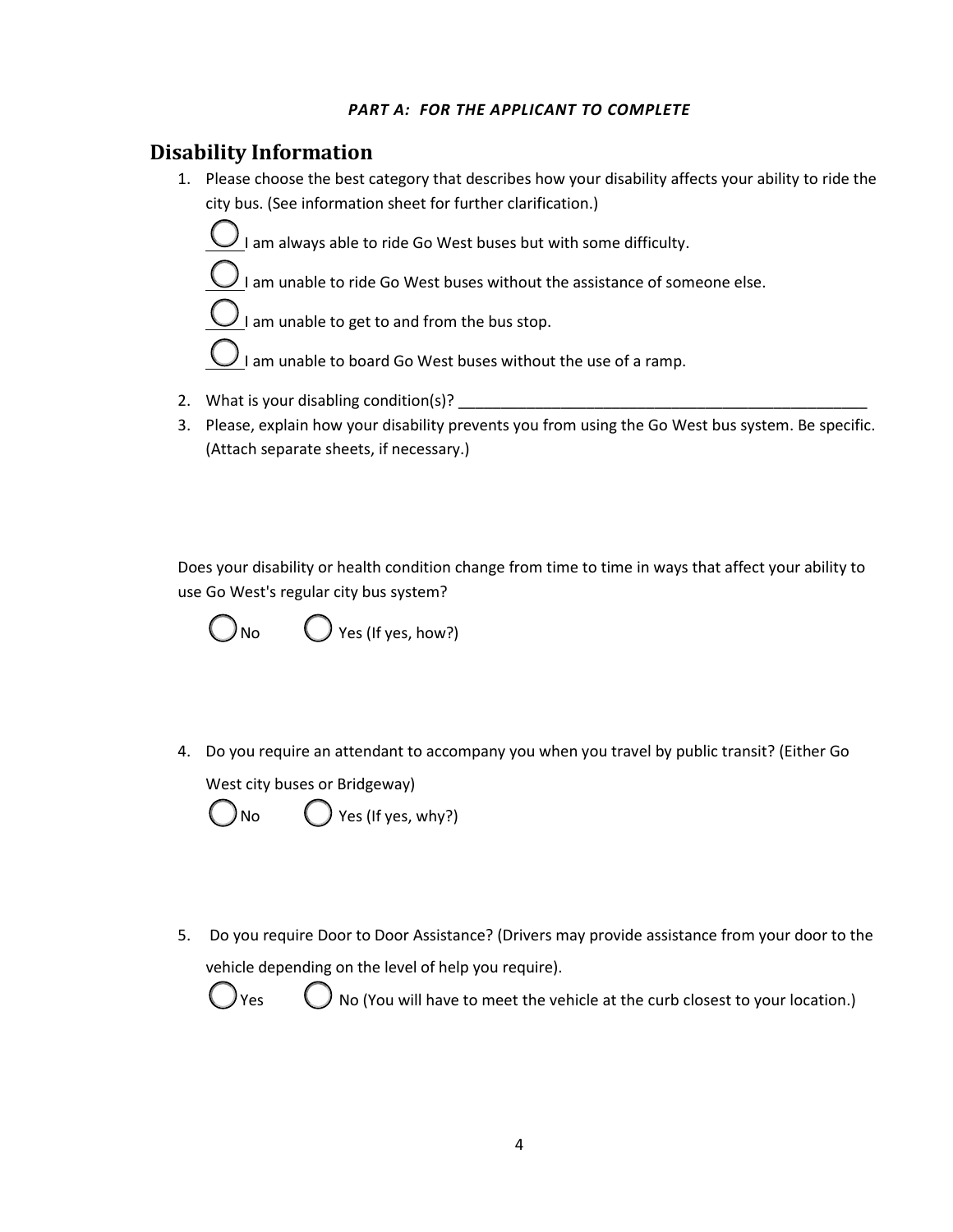### *PART A — FOR THE APPLICANT TO COMPLETE*

| <b>Mobility Information</b>                                                                                                                                                     |  |  |  |
|---------------------------------------------------------------------------------------------------------------------------------------------------------------------------------|--|--|--|
| 1. Which of these mobility aids do you use? (If none required, skip to question #5 in this section.)                                                                            |  |  |  |
| Manual Wheelchair<br>Oxygen Tank<br>Cane                                                                                                                                        |  |  |  |
| Crutches<br>Power Wheelchair<br><b>White Cane</b>                                                                                                                               |  |  |  |
| Walker<br>Prosthesis<br>Power Scooter                                                                                                                                           |  |  |  |
| Service Animal<br>Leg Brace<br>Other:                                                                                                                                           |  |  |  |
| Is your wheelchair or scooter larger than 30 inches wide by 48 inches long?<br>2.                                                                                               |  |  |  |
| If so, you may not be able to enter or ride on an accessible paratransit vehicle with it.                                                                                       |  |  |  |
| Yes (Width)<br>No, it is under these sizes.<br>(Length)                                                                                                                         |  |  |  |
| Does your wheelchair or scooter (with you in it) weigh more than 600 pounds? If so, you may not be<br>3.<br>able to enter or ride on an accessible paratransit vehicle with it. |  |  |  |
| No, weight is less than 600 pounds.<br>Yes, the combined weight is                                                                                                              |  |  |  |
| Can you transfer from your wheelchair or scooter to another seat without assistance?<br>4.                                                                                      |  |  |  |
| Yes                                                                                                                                                                             |  |  |  |
| Using your mobility aid or on your own, how many blocks can you travel? (Imagine a city block to be<br>5.<br>approximately 500 feet in length.)                                 |  |  |  |
| $\bigcirc$ ) 3 to 4<br>$\bigcirc$ 5 or more<br>1 to 2<br>$\bigcup$ Don't know                                                                                                   |  |  |  |
| How often do you currently ride the Go West buses?<br>6.                                                                                                                        |  |  |  |
| ) Weekly<br>Monthly<br>Daily                                                                                                                                                    |  |  |  |
| How long can you wait outside at a Go West bus stop?<br>7.                                                                                                                      |  |  |  |
| 5-10 minutes<br>10-15 minutes<br>15-30 minutes                                                                                                                                  |  |  |  |
| Other, Why?                                                                                                                                                                     |  |  |  |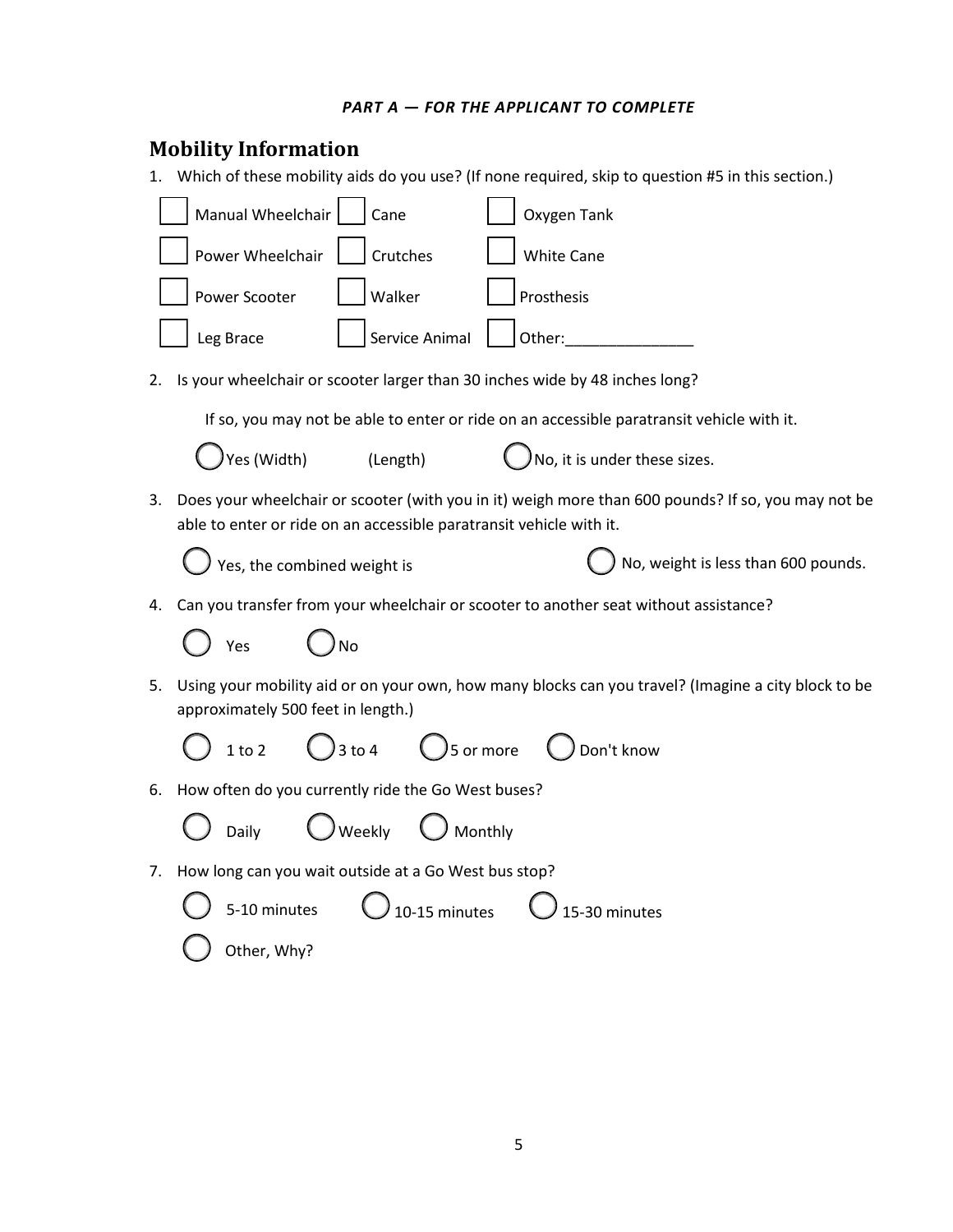#### *PART A - FOR THE APPLICANT TO COMPLETE*

8. What skills do you know that enable you to ride Go West's fixed route buses?

| To travel to and from bus stops                                                            |
|--------------------------------------------------------------------------------------------|
| To ride all or some bus routes                                                             |
| Deal with unexpected situations                                                            |
| Navigate independently                                                                     |
| To cross streets                                                                           |
| To read bus schedules                                                                      |
| Read informational signs                                                                   |
| Ask for, understand & follow directions                                                    |
| Other                                                                                      |
| Can you get to and from the closest Go West bus stop, from your home?<br>9.                |
| $\bigcirc$ Never $\bigcirc$ Sometimes $\bigcirc$ Don't know<br>Always                      |
| If never why?                                                                              |
| If sometimes why?                                                                          |
| 10. Have you ever been taught how to ride Go West's buses or public buses in another city? |
| N <sub>o</sub><br>Yes                                                                      |
| If yes, when?                                                                              |

11. Please, tell us anything else about your disability and how it affects your ability to use Go West buses (attach additional sheets, if required).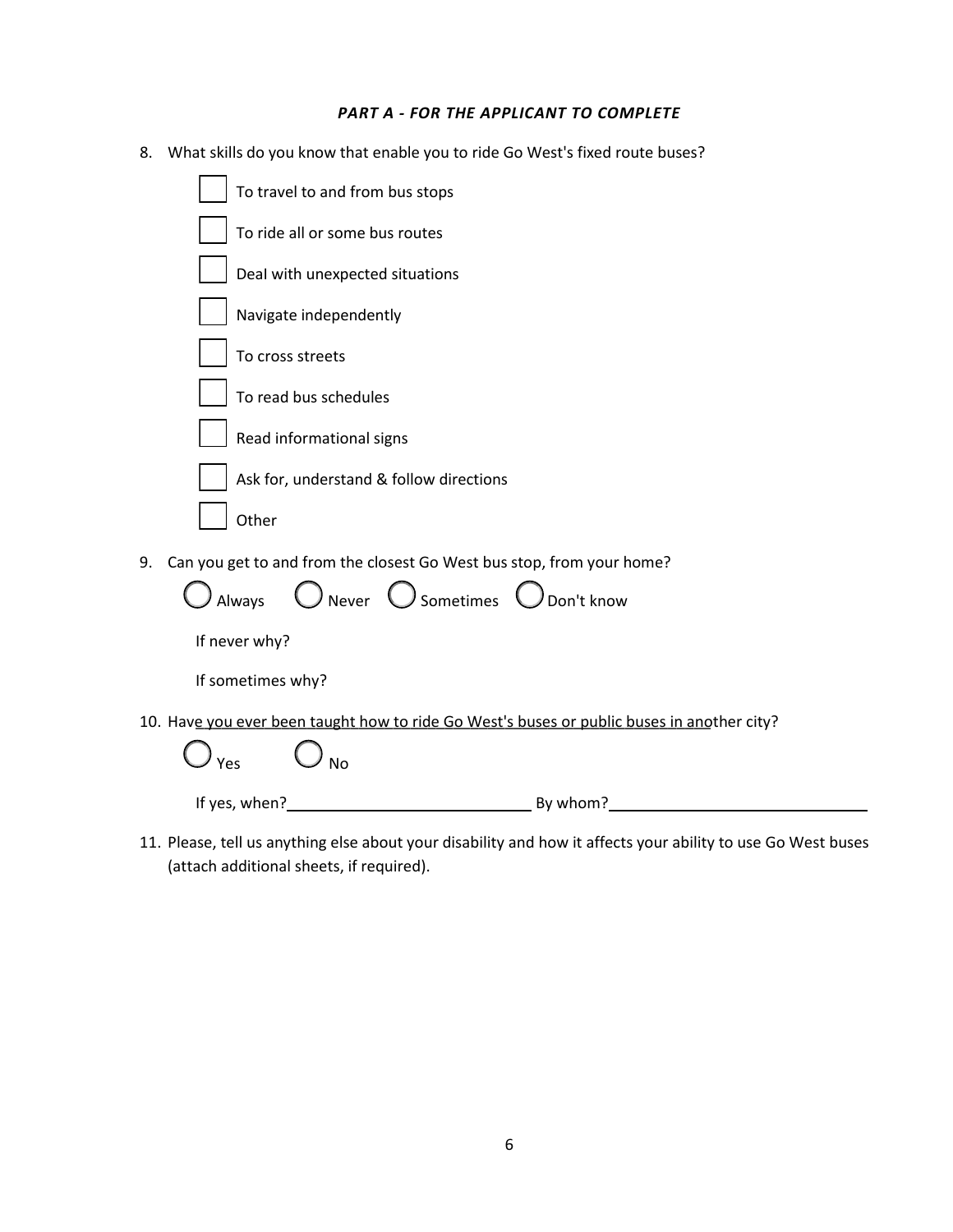### *PART A — FOR THE APPLICANT TO COMPLETE*

 In order for MCPT to evaluate your request for paratransit services, it is necessary to contact your medical professional, health care provider to confirm the information you have provided.

Please complete and sign the following authorization.

 I authorize the MCPT to contact the medical professional listed below to obtain information regarding my disability and its effect on my ability to get around on my own. I understand that all information will be kept confidential, and only the information required to provide the services will be disclosed to those who perform those services.

### **Applicant's Signature**

information may result in denial of service. I hereby certify that the information given in this application is correct. I understand that falsification of

| information may result in denial of service. |
|----------------------------------------------|
| Applicant's Signature:                       |
| Date:                                        |

are not the applicant but have completed this application on the applicant's behalf, you must provide the following information:

| If you are not the applicant but have completed this application on the applicant's behalf, you must provide |
|--------------------------------------------------------------------------------------------------------------|
| the following information:                                                                                   |
|                                                                                                              |
|                                                                                                              |
|                                                                                                              |
|                                                                                                              |
|                                                                                                              |
|                                                                                                              |
| <b>STOP</b>                                                                                                  |
|                                                                                                              |
|                                                                                                              |
|                                                                                                              |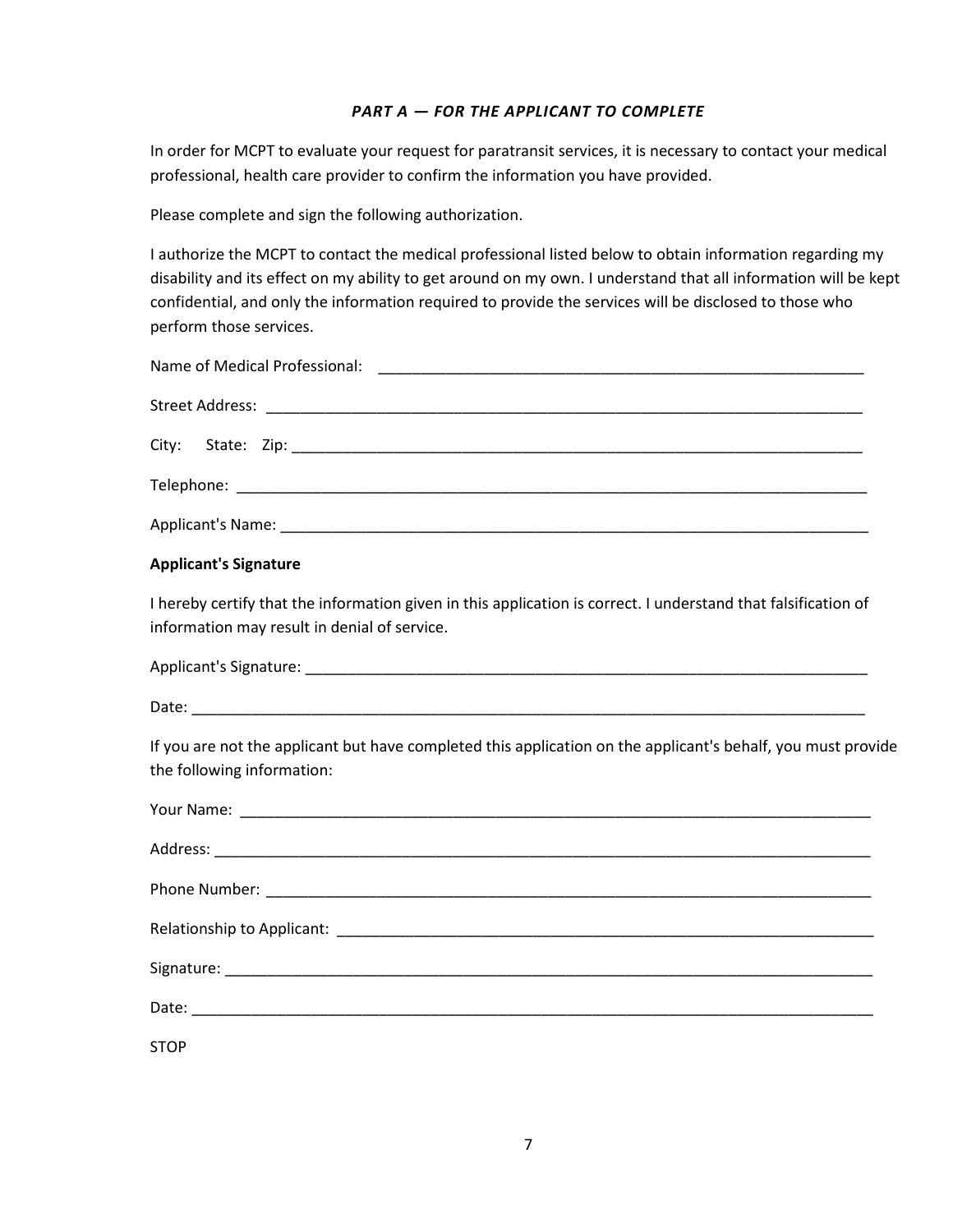### *YOU HAVE COMPLETED PART-A*

document to your medical professional.

The professional certification (Part-B attached) must be filled out by an appropriate professional.

Who Can Certify:

one of the following professionals, as appropriate to your case, should complete Part-B. If you plan to use another professional not listed below, you must get prior approval from the MCPT first. Please understand that MCPT may contact your chosen professional for additional assistance.

therapist Physician Physical therapist **Special Education Teacher** Psychiatrist Social worker **O&M Specialist** Psychologist Rehabilitation specialist **Registered Nurse** Physiatrist Other (MCPT approval) Take or mail line is of this document<br>Take or mail line is of this document<br>The professional certification (Part-B attached)<br>must be littled out by an oppropriate professional.<br>Who can Certify:<br>By our disability prevents y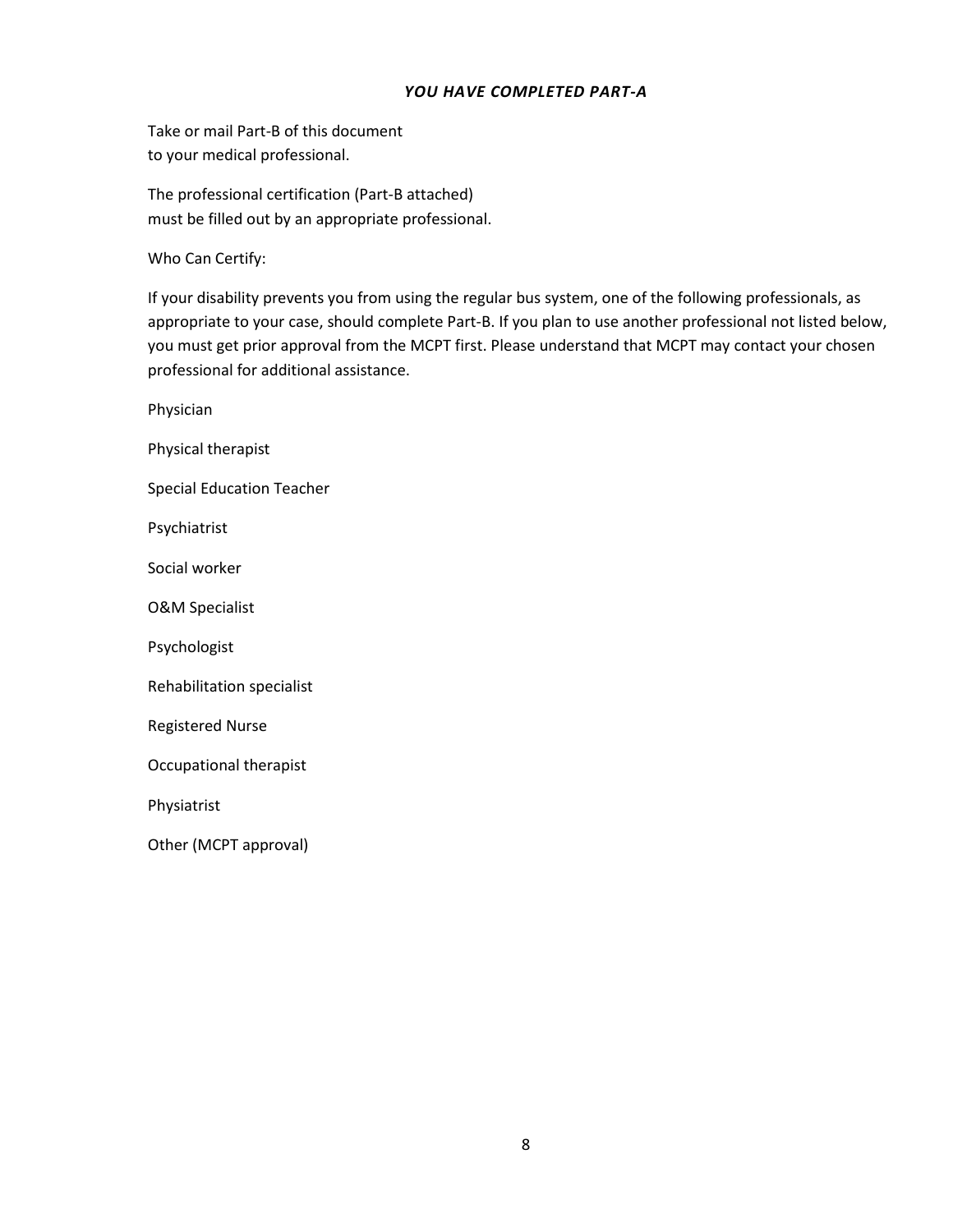# ADA Paratransit Services Application

## *PART B: Request for Professional Certification*

## *Part B must be personally completed by an accepted Licensed Professional.*

Please write legibly. Typed applications may not be accepted.

 Professional: You are being asked by the applicant to provide information regarding his or her ability to use paratransit services to persons who cannot use the accessible fixed-route transit services. The information Go West's fixed-route transit services. MCPT (McDonough County Public Transportation) may provide you provide will help us evaluate the request and provide appropriate transportation services for the applicant. All information will be kept confidential.

 To qualify for paratransit services, the applicant must be unable to use Go West's accessible fixed-route city buses due to the effects of a disability. Your certification should consider only the effects of the applicants' disability that prevents them from riding Go West buses.

 Please note this does not include persons who find it uncomfortable or difficult to ride the bus or get to and from the bus stop.

Go West buses are 100% accessible for individuals with disabilities. Go West buses are equipped with:

- Low floor entrances, no steps to climb when boarding or exiting the bus.
- Kneeling features that lower the bus to the same height of a curb.
- Audio announcements to identify buses, stops, and major landmarks.
- Interior displays with dates, times, and route numbers and destinations.
- Exterior displays to identify buses and their destinations.
- Designated seating for passengers with disabilities and seniors.
- Ramps that can be deployed over sidewalks for easy no-step boarding.
- Wheelchair seating locations and wheelchair securement devices.
- Fare boxes that accept passes or tokens instead of money.
- Drivers, who will assist with boarding, exiting, or giving directions.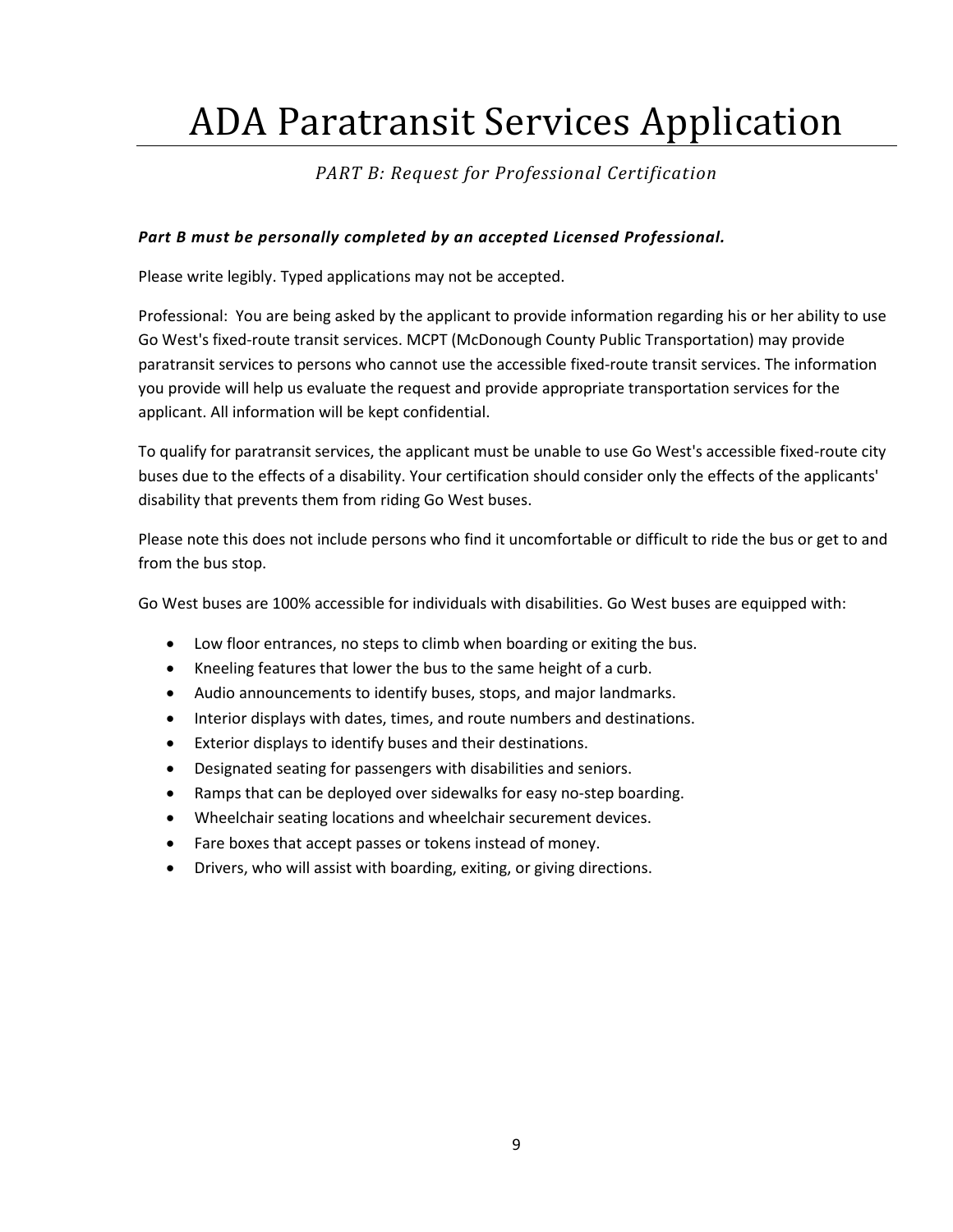#### *PART B - REQUEST FOR PROFESSIONAL CERTIFICATION*

| Please answer ALL of the following about the functional ability of the applicant.          |
|--------------------------------------------------------------------------------------------|
| Name of Applicant: Name of Applicant:                                                      |
|                                                                                            |
| 1. Primary Condition Causing Disability (Please Describe):                                 |
|                                                                                            |
| $\bigcirc$ Mild $\bigcirc$ Moderate $\bigcirc$ Severe $\bigcirc$ Profound<br>Severity:     |
| Secondary Condition Causing Disability (Please Describe):<br>2.                            |
|                                                                                            |
| O Mild O Moderate O Severe O Profound<br>Severity:                                         |
| 3. Is the condition temporary? $\bigcirc$ No $\bigcirc$ Yes (expected duration)            |
| 4. How does this person's disability cause a functional limitation(s) that prevents his or |

ride the city bus?

5. If the person's ability to get around on his/her own varies in degree at different times, please explain. Please be specific. 5. If the person's ability to get around on his/her own varies in degree at different times, please<br>explain. Please be specific.<br>6. Assuming the length of a city block is 500 feet, how many city blocks can this person walk

her ability to



7. What is this person's ability to deaI with unexpected situations one may encounter when riding the city bus?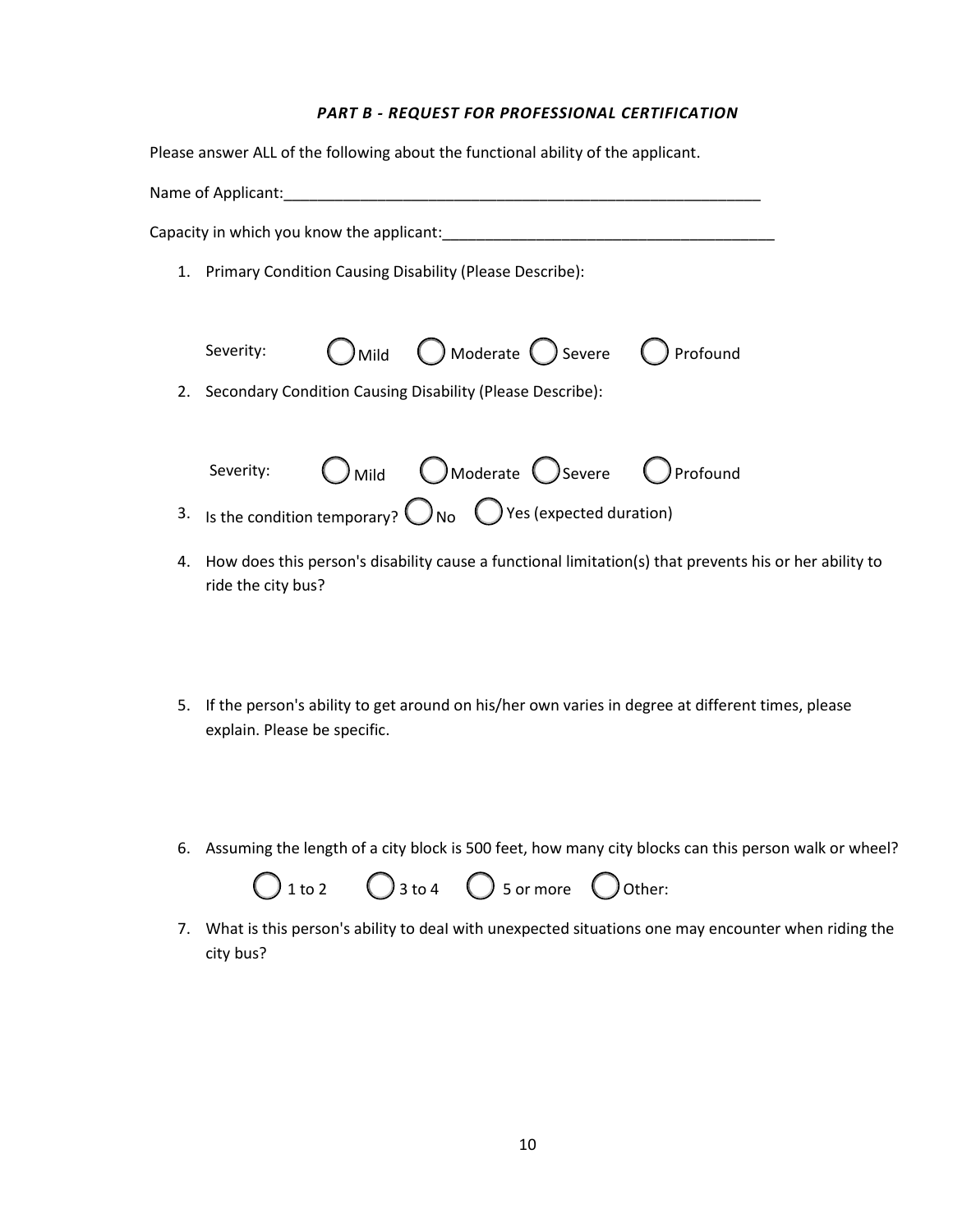#### *PART B - REQUEST FOR PROFESSIONAL CERTIFICATION*

- 8. What is this person's ability to recognize their destination(s) and leave the bus?
- 9. What is this person's ability to understand directions needed to ride the bus?
- 

| 10. Does this applicant require the assistance of a competent aid to travel with him or her? |                   |         |  |
|----------------------------------------------------------------------------------------------|-------------------|---------|--|
| $\bigcirc^*$ Yes (always)                                                                    | ◯ Yes (sometimes) | $()$ No |  |

 \*(If "Yes Always," then you are requiring this applicant to travel with an aid at all times and requiring that MCPT must not schedule independent trips for this applicant. Acquiring and paying for an aid is the responsibility of the applicant, not MCPT.

11. Can this person cross streets at pedestrian cross walks without assistance?

If yes, why?  $\Box$ 

Yes YesNo (If no, why?) \_\_\_\_\_\_\_\_\_\_\_\_\_\_\_\_\_\_\_\_\_\_\_\_\_\_\_\_\_\_\_\_\_\_\_\_\_\_\_\_\_\_\_\_\_\_\_\_\_\_\_\_\_

12. Could this person benefit from Travel Training (learning how to ride the bus)?

| No (If no, why?)                                                                                               |
|----------------------------------------------------------------------------------------------------------------|
| $\big)$ Yes (choose type of training below)                                                                    |
| Destination Training: One-to-one instruction on how to ride the city bus to and from specific<br>destinations. |
| General Training: Applicants learn how to read bus schedules and navigate Go West's fixed<br>bus routes.       |
| Mobility Practice: Applicants practice boarding and exiting Go West buses.                                     |

13. Is (are) there any other effect(s) of the applicant's disability that MCPT should be aware of? If so, please provide the information here. Please print (attach additional sheets, if required).